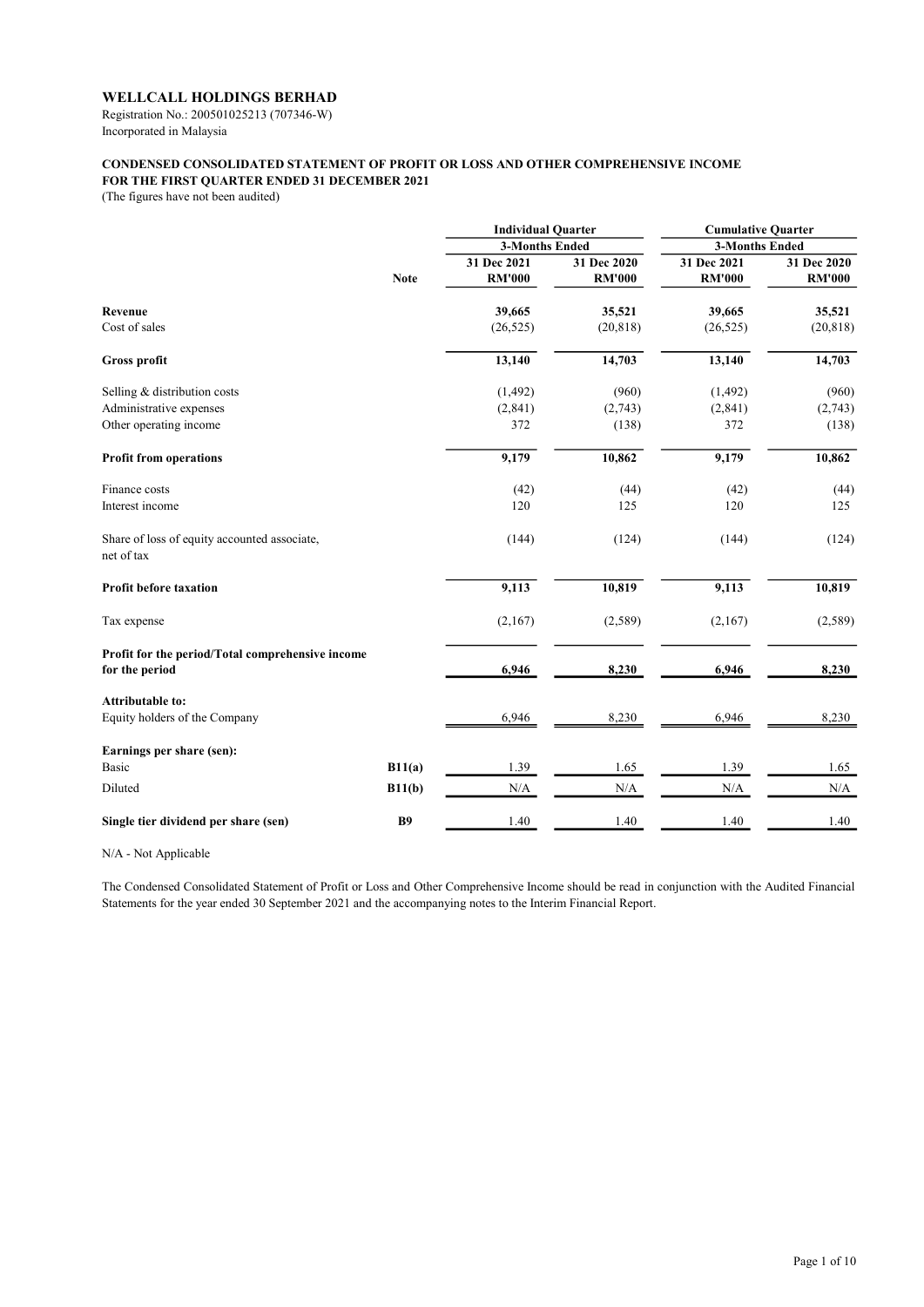Registration No.: 200501025213 (707346-W) Incorporated in Malaysia

# CONDENSED CONSOLIDATED STATEMENT OF FINANCIAL POSITION

# AS AT 31 DECEMBER 2021

(The figures have not been audited)

| As At<br>As At<br>31 Dec 2021<br>30 Sep 2021<br><b>RM'000</b><br><b>RM'000</b><br><b>ASSETS</b><br><b>Non-current assets</b><br>Property, plant and equipment<br>50,633<br>51,729<br>Investment property<br>4,381<br>4,418<br>Investment in associate<br>3,326<br>3,470<br>Other investment<br>10<br>10<br>58,350<br>59,627<br><b>Current assets</b><br>Inventories<br>23,112<br>20,142<br>Trade receivables<br>4,904<br>6,486<br>459<br>Other receivables, deposits & prepayments<br>109<br>Tax recoverable<br>12<br>12<br>Deposits with licensed banks<br>9,650<br>15,650<br>Cash and bank balances<br>45,377<br>45,940<br>83,514<br>88,339<br><b>TOTAL ASSETS</b><br>141,864<br>147,966<br><b>EQUITY AND LIABILITIES</b><br><b>Capital and reserves</b><br>Share capital<br>68,836<br>68,836<br>Retained profits<br>51,301<br>58,298<br><b>TOTAL EQUITY</b><br>120,137<br>127,134<br>Non-current liability<br>Deferred taxation<br>4,718<br>4,953<br>4,718<br>4,953<br><b>Current liabilities</b><br>Trade payables<br>5,228<br>5,101<br>Other payables & accruals<br>9,538<br>9,228<br>Tax payable<br>1,550<br>2,243<br>17,009<br>15,879<br><b>TOTAL LIABILITIES</b><br>21,727<br>20,832<br><b>TOTAL EQUITY AND LIABILITIES</b><br>141,864<br>147,966<br>Net assets per share attributable to equity holders<br>of the Company (RM)<br>0.241<br>0.255 |  | <b>Audited</b> |
|-----------------------------------------------------------------------------------------------------------------------------------------------------------------------------------------------------------------------------------------------------------------------------------------------------------------------------------------------------------------------------------------------------------------------------------------------------------------------------------------------------------------------------------------------------------------------------------------------------------------------------------------------------------------------------------------------------------------------------------------------------------------------------------------------------------------------------------------------------------------------------------------------------------------------------------------------------------------------------------------------------------------------------------------------------------------------------------------------------------------------------------------------------------------------------------------------------------------------------------------------------------------------------------------------------------------------------------------------------------|--|----------------|
|                                                                                                                                                                                                                                                                                                                                                                                                                                                                                                                                                                                                                                                                                                                                                                                                                                                                                                                                                                                                                                                                                                                                                                                                                                                                                                                                                           |  |                |
|                                                                                                                                                                                                                                                                                                                                                                                                                                                                                                                                                                                                                                                                                                                                                                                                                                                                                                                                                                                                                                                                                                                                                                                                                                                                                                                                                           |  |                |
|                                                                                                                                                                                                                                                                                                                                                                                                                                                                                                                                                                                                                                                                                                                                                                                                                                                                                                                                                                                                                                                                                                                                                                                                                                                                                                                                                           |  |                |
|                                                                                                                                                                                                                                                                                                                                                                                                                                                                                                                                                                                                                                                                                                                                                                                                                                                                                                                                                                                                                                                                                                                                                                                                                                                                                                                                                           |  |                |
|                                                                                                                                                                                                                                                                                                                                                                                                                                                                                                                                                                                                                                                                                                                                                                                                                                                                                                                                                                                                                                                                                                                                                                                                                                                                                                                                                           |  |                |
|                                                                                                                                                                                                                                                                                                                                                                                                                                                                                                                                                                                                                                                                                                                                                                                                                                                                                                                                                                                                                                                                                                                                                                                                                                                                                                                                                           |  |                |
|                                                                                                                                                                                                                                                                                                                                                                                                                                                                                                                                                                                                                                                                                                                                                                                                                                                                                                                                                                                                                                                                                                                                                                                                                                                                                                                                                           |  |                |
|                                                                                                                                                                                                                                                                                                                                                                                                                                                                                                                                                                                                                                                                                                                                                                                                                                                                                                                                                                                                                                                                                                                                                                                                                                                                                                                                                           |  |                |
|                                                                                                                                                                                                                                                                                                                                                                                                                                                                                                                                                                                                                                                                                                                                                                                                                                                                                                                                                                                                                                                                                                                                                                                                                                                                                                                                                           |  |                |
|                                                                                                                                                                                                                                                                                                                                                                                                                                                                                                                                                                                                                                                                                                                                                                                                                                                                                                                                                                                                                                                                                                                                                                                                                                                                                                                                                           |  |                |
|                                                                                                                                                                                                                                                                                                                                                                                                                                                                                                                                                                                                                                                                                                                                                                                                                                                                                                                                                                                                                                                                                                                                                                                                                                                                                                                                                           |  |                |
|                                                                                                                                                                                                                                                                                                                                                                                                                                                                                                                                                                                                                                                                                                                                                                                                                                                                                                                                                                                                                                                                                                                                                                                                                                                                                                                                                           |  |                |
|                                                                                                                                                                                                                                                                                                                                                                                                                                                                                                                                                                                                                                                                                                                                                                                                                                                                                                                                                                                                                                                                                                                                                                                                                                                                                                                                                           |  |                |
|                                                                                                                                                                                                                                                                                                                                                                                                                                                                                                                                                                                                                                                                                                                                                                                                                                                                                                                                                                                                                                                                                                                                                                                                                                                                                                                                                           |  |                |
|                                                                                                                                                                                                                                                                                                                                                                                                                                                                                                                                                                                                                                                                                                                                                                                                                                                                                                                                                                                                                                                                                                                                                                                                                                                                                                                                                           |  |                |
|                                                                                                                                                                                                                                                                                                                                                                                                                                                                                                                                                                                                                                                                                                                                                                                                                                                                                                                                                                                                                                                                                                                                                                                                                                                                                                                                                           |  |                |
|                                                                                                                                                                                                                                                                                                                                                                                                                                                                                                                                                                                                                                                                                                                                                                                                                                                                                                                                                                                                                                                                                                                                                                                                                                                                                                                                                           |  |                |
|                                                                                                                                                                                                                                                                                                                                                                                                                                                                                                                                                                                                                                                                                                                                                                                                                                                                                                                                                                                                                                                                                                                                                                                                                                                                                                                                                           |  |                |
|                                                                                                                                                                                                                                                                                                                                                                                                                                                                                                                                                                                                                                                                                                                                                                                                                                                                                                                                                                                                                                                                                                                                                                                                                                                                                                                                                           |  |                |
|                                                                                                                                                                                                                                                                                                                                                                                                                                                                                                                                                                                                                                                                                                                                                                                                                                                                                                                                                                                                                                                                                                                                                                                                                                                                                                                                                           |  |                |
|                                                                                                                                                                                                                                                                                                                                                                                                                                                                                                                                                                                                                                                                                                                                                                                                                                                                                                                                                                                                                                                                                                                                                                                                                                                                                                                                                           |  |                |
|                                                                                                                                                                                                                                                                                                                                                                                                                                                                                                                                                                                                                                                                                                                                                                                                                                                                                                                                                                                                                                                                                                                                                                                                                                                                                                                                                           |  |                |
|                                                                                                                                                                                                                                                                                                                                                                                                                                                                                                                                                                                                                                                                                                                                                                                                                                                                                                                                                                                                                                                                                                                                                                                                                                                                                                                                                           |  |                |
|                                                                                                                                                                                                                                                                                                                                                                                                                                                                                                                                                                                                                                                                                                                                                                                                                                                                                                                                                                                                                                                                                                                                                                                                                                                                                                                                                           |  |                |
|                                                                                                                                                                                                                                                                                                                                                                                                                                                                                                                                                                                                                                                                                                                                                                                                                                                                                                                                                                                                                                                                                                                                                                                                                                                                                                                                                           |  |                |
|                                                                                                                                                                                                                                                                                                                                                                                                                                                                                                                                                                                                                                                                                                                                                                                                                                                                                                                                                                                                                                                                                                                                                                                                                                                                                                                                                           |  |                |
|                                                                                                                                                                                                                                                                                                                                                                                                                                                                                                                                                                                                                                                                                                                                                                                                                                                                                                                                                                                                                                                                                                                                                                                                                                                                                                                                                           |  |                |
|                                                                                                                                                                                                                                                                                                                                                                                                                                                                                                                                                                                                                                                                                                                                                                                                                                                                                                                                                                                                                                                                                                                                                                                                                                                                                                                                                           |  |                |
|                                                                                                                                                                                                                                                                                                                                                                                                                                                                                                                                                                                                                                                                                                                                                                                                                                                                                                                                                                                                                                                                                                                                                                                                                                                                                                                                                           |  |                |
|                                                                                                                                                                                                                                                                                                                                                                                                                                                                                                                                                                                                                                                                                                                                                                                                                                                                                                                                                                                                                                                                                                                                                                                                                                                                                                                                                           |  |                |
|                                                                                                                                                                                                                                                                                                                                                                                                                                                                                                                                                                                                                                                                                                                                                                                                                                                                                                                                                                                                                                                                                                                                                                                                                                                                                                                                                           |  |                |
|                                                                                                                                                                                                                                                                                                                                                                                                                                                                                                                                                                                                                                                                                                                                                                                                                                                                                                                                                                                                                                                                                                                                                                                                                                                                                                                                                           |  |                |
|                                                                                                                                                                                                                                                                                                                                                                                                                                                                                                                                                                                                                                                                                                                                                                                                                                                                                                                                                                                                                                                                                                                                                                                                                                                                                                                                                           |  |                |
|                                                                                                                                                                                                                                                                                                                                                                                                                                                                                                                                                                                                                                                                                                                                                                                                                                                                                                                                                                                                                                                                                                                                                                                                                                                                                                                                                           |  |                |
|                                                                                                                                                                                                                                                                                                                                                                                                                                                                                                                                                                                                                                                                                                                                                                                                                                                                                                                                                                                                                                                                                                                                                                                                                                                                                                                                                           |  |                |
|                                                                                                                                                                                                                                                                                                                                                                                                                                                                                                                                                                                                                                                                                                                                                                                                                                                                                                                                                                                                                                                                                                                                                                                                                                                                                                                                                           |  |                |
|                                                                                                                                                                                                                                                                                                                                                                                                                                                                                                                                                                                                                                                                                                                                                                                                                                                                                                                                                                                                                                                                                                                                                                                                                                                                                                                                                           |  |                |
|                                                                                                                                                                                                                                                                                                                                                                                                                                                                                                                                                                                                                                                                                                                                                                                                                                                                                                                                                                                                                                                                                                                                                                                                                                                                                                                                                           |  |                |

The Condensed Consolidated Statement of Financial Position should be read in conjunction with the Audited Financial Statements for the year ended 30 September 2021 and the accompanying notes to the Interim Financial Report.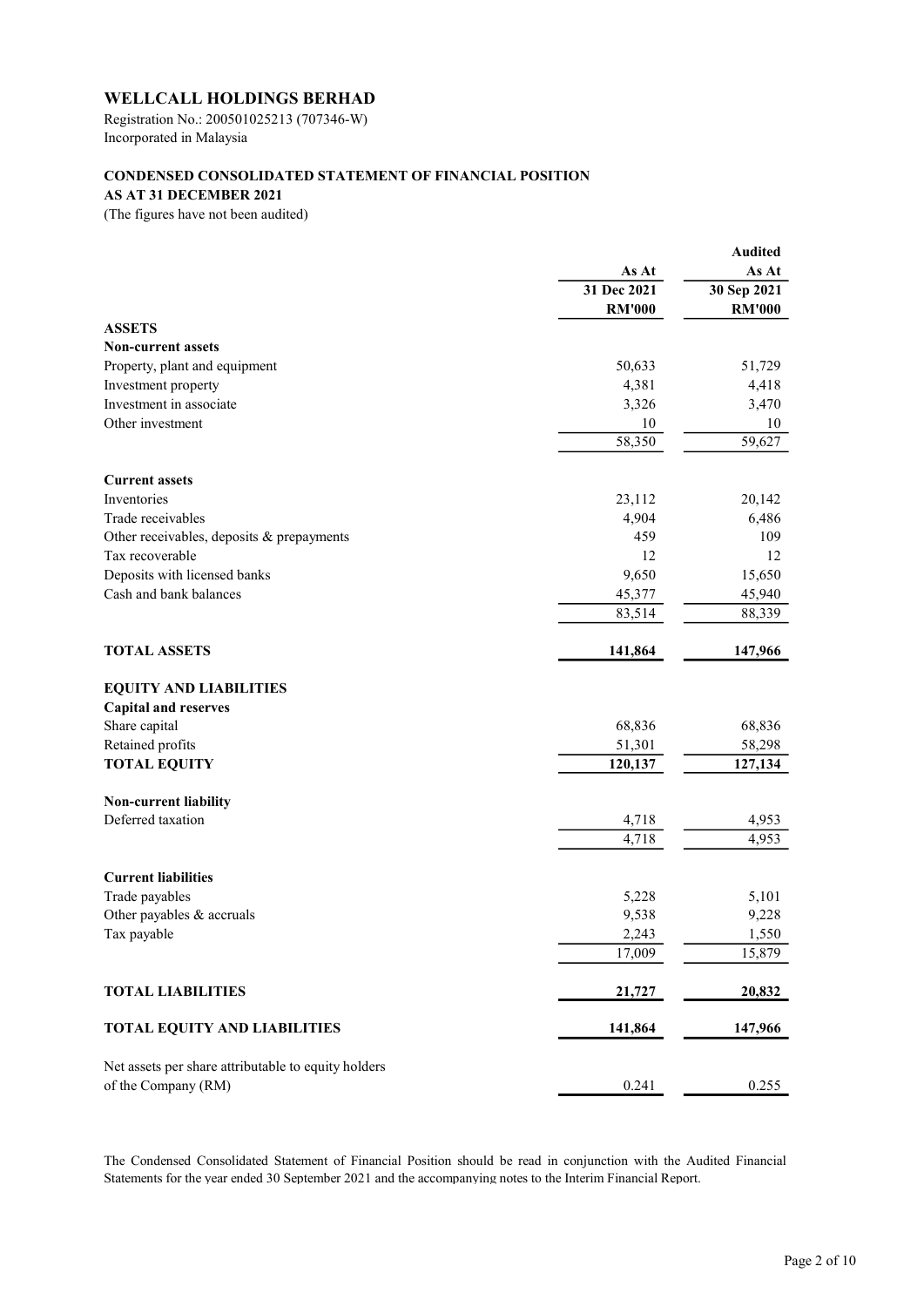Registration No.: 200501025213 (707346-W) Incorporated in Malaysia

# CONDENSED CONSOLIDATED STATEMENT OF CHANGES IN EQUITY

FOR THE FIRST QUARTER ENDED 31 DECEMBER 2021

(The figures have not been audited)

|                                                                             | <b>Non-Distributable</b> | <b>Distributable</b> |                  |  |
|-----------------------------------------------------------------------------|--------------------------|----------------------|------------------|--|
|                                                                             | <b>Share</b>             | <b>Retained</b>      | <b>Total</b>     |  |
|                                                                             | Capital                  | <b>Profits</b>       | <b>Equity</b>    |  |
|                                                                             | <b>RM'000</b>            | <b>RM'000</b>        | <b>RM'000</b>    |  |
| At 1 October 2021<br>Total comprehensive income for the period<br>Dividends | 68,836                   | 58,298               | 127,134<br>6,946 |  |
|                                                                             | ٠                        | 6,946                |                  |  |
|                                                                             |                          | (13, 943)            | (13, 943)        |  |
| At 31 December 2021                                                         | 68,836                   | 51,301               | 120,137          |  |
| At 1 October 2020                                                           | 68,836                   | 52,028               | 120,864          |  |
| Total comprehensive income for the period                                   |                          | 34,155               | 34,155           |  |
| Dividends                                                                   | $\overline{\phantom{a}}$ | (27, 885)            | (27, 885)        |  |
| At 30 September 2021                                                        | 68,836                   | 58,298               | 127,134          |  |
|                                                                             |                          |                      |                  |  |

Note 1:

With the Companies Act 2016 ("CA 2016") that had taken effect on 31 January 2017, the credit standing in the share premium account of RM2.443 million had been transferred to the share capital account. Pursuant to sub-section 618(3) and 618(4) of the CA 2016, the Group may exercise its right to use the credit amounts being transferred from share premium account within twenty four (24) months after the commencement of the CA 2016. The Board of Directors had approved to transfer the share premium account of RM2.443 million to the share capital account.

The Condensed Consolidated Statement of Changes in Equity should be read in conjunction with the Audited Financial Statements for the year ended 30 September 2021 and the accompanying notes to the Interim Financial Report.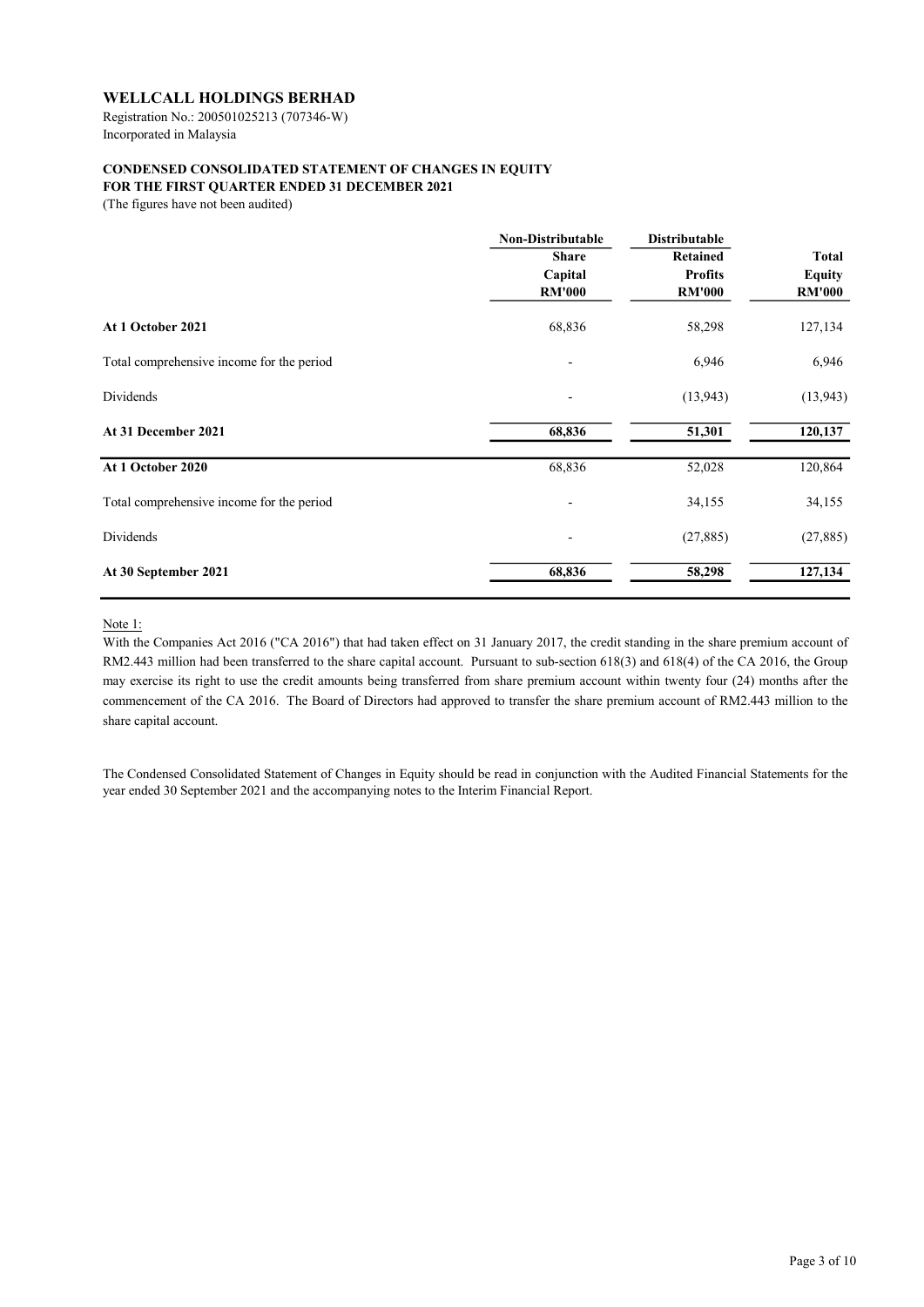Registration No.: 200501025213 (707346-W) Incorporated in Malaysia

# CONDENSED CONSOLIDATED STATEMENT OF CASH FLOWS FOR THE FIRST QUARTER ENDED 31 DECEMBER 2021

(The figures have not been audited)

|                                                          | <b>3-Months Ended</b> |               |  |
|----------------------------------------------------------|-----------------------|---------------|--|
|                                                          | 31 Dec 2021           | 31 Dec 2020   |  |
|                                                          | <b>RM'000</b>         | <b>RM'000</b> |  |
| <b>Cash Flows from Operating Activities</b>              |                       |               |  |
| Profit before taxation                                   | 9,113                 | 10,819        |  |
| Adjustments for:                                         |                       |               |  |
| Depreciation of investment property                      | 37                    | 25            |  |
| Depreciation of property, plant and equipment            | 1,253                 | 1,391         |  |
| Unrealised loss on foreign exchange                      | 102                   | 435           |  |
| Gain on disposal of property, plant and equipment        | (20)                  |               |  |
| Dividend income                                          | (1)                   |               |  |
| Interest income                                          | (120)                 | (125)         |  |
| Share of loss of equity accounted associates, net of tax | 144                   | 124           |  |
| Operating profit before working capital changes          | 10,508                | 12,669        |  |
| Net change in inventories                                | (2,970)               | (2,088)       |  |
| Net change in receivables                                | 1,232                 | 575           |  |
| Net change in payables                                   | 1,286                 | (73)          |  |
| Cash generated from operations                           | 10,056                | 11,083        |  |
| Tax paid                                                 | (2,560)               | (2,013)       |  |
| Interest received                                        | 120                   | 125           |  |
| Net cash generated from operating activities             | 7,616                 | 9,195         |  |
| <b>Cash Flows from Investing Activities</b>              |                       |               |  |
| Proceeds from disposal of property, plant and equipment  | 20                    |               |  |
| Dividend received                                        | 1                     |               |  |
| Capital work-in-progress                                 |                       | (307)         |  |
| Purchase of property, plant and equipment                | (156)                 | (11)          |  |
| Net cash used in investing activities                    | (135)                 | (318)         |  |
| <b>Cash Flows from Financing Activities</b>              |                       |               |  |
| Dividends paid                                           | (13, 943)             | (6,971)       |  |
| Net cash used in financing activities                    | (13, 943)             | (6,971)       |  |
| Net (Decrease)/Increase in Cash and Cash Equivalents     | (6, 462)              | 1,906         |  |
| <b>Effect of Exchange Rate Changes</b>                   | (102)                 | (461)         |  |
| Cash and Cash Equivalents at beginning of the year       | 61,590                | 56,079        |  |
| Cash and Cash Equivalents at end of the period           | 55,026                | 57,524        |  |

The Condensed Consolidated Statement of Cash Flows should be read in conjunction with the Audited Financial Statements for the year ended 30 September 2021 and the accompanying notes to the Interim Financial Report.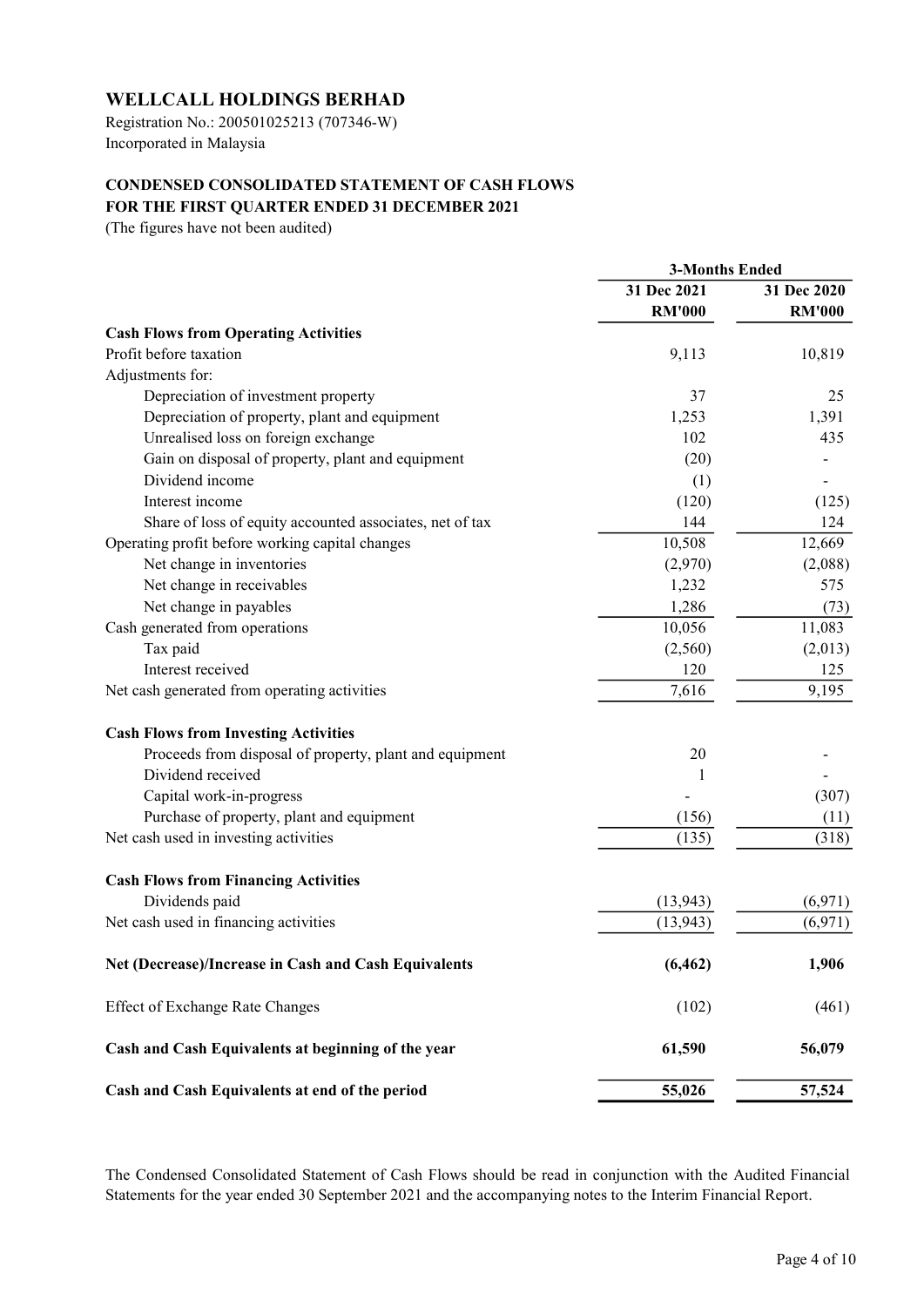Registration No.: 200501025213 (707346-W) Incorporated in Malaysia

### NOTES TO THE INTERIM FINANCIAL REPORT

### A. Explanatory Notes Pursuant to MFRS 134

#### A1. Basis of Preparation

The Interim Financial Report is unaudited and has been prepared in accordance with the reporting requirements outlined in the Malaysian Financial Reporting Standard ("MFRS") No. 134: Interim Financial Reporting issued by the Malaysian Accounting Standards Board ("MASB") and paragraph 9.22 of the Main Market Listing Requirements of the Bursa Malaysia Securities Berhad ("BMSB").

The Interim Financial Report should be read in conjunction with the audited financial statements of the Group for the financial year ended 30 September 2021. These explanatory notes attached provide an explanation of events and transactions that are significant for an understanding of the changes in the financial position and performance of the Group since the financial year ended 30 September 2021.

### Changes in accounting policies

The significant accounting policies adopted are consistent with those of the audited financial statements for the year ended 30 September 2021 except for the adoption of the following new, revised MFRSs, amendments to MFRS and Issues Committee ("IC") Interpretations:

and Amendments Issued But Not Yet Effective

- a) Amendments to MFRS 9, MFRS 139, MFRS 7, MFRS 4 and MFRS 16: Interest Rate Banchmark Reform-Phase 2
- b) Amendments to MFRS 16 Leases: Covid-19-Related Rent Concessions beyond 30th June, 2021
- c) MFRS 1: Annual Improvements to MFRS Standards 2018 2020
- d) Amendments to MFRS 3 Business Combinations: Reference to the Conceptual
- e) MFRS 9: Annual Improvements to MFRS Standards 2018 -2020
- f) Amendments to MFRS 116: Property, Plant and Equipment Proceeds before Intended Use
- g) Amendments to MFRS 137: Provisions, Contingent Liabilities and Contingent Assets Onerous Contract Cost of Fulfilling a Contract
- h) Amendments to MFRS 101: Classification of Liabilities as Current or Non-Current
- i) Amendments to MFRS 108: Definition of Accounting Estimates
- j) Amendments to MFRS 112: Deferred Tax related to Assets and Liabilities arising from a Single Transaction
- k) MFRS 17 Insurance Contracts

l) Amendments to MFRS 10: Consolidated Financial Statements and MFRS 128: Sale or Contribution of Assets between an Investor and its Associate or Joint Venture

The adoption of above standards and amendments to MFRS and IC Interpretations do not have material financial impact on the results and the financial position of the Group.

#### A2. Auditors' Report on Preceding Annual Financial Statements

The preceding audited financial statements for the financial year ended 30 September 2021 was not subject to any qualification.

#### A3. Seasonal or Cyclical Factors

The Group's operations are not materially affected by seasonal or cyclical changes during the current quarter under review.

#### A4. Unusual Items

There were no material items of an unusual nature and amount affecting the results of current quarter and cumulative period-to-date.

#### A5. Changes in Estimates

There were no changes in estimates of amounts which have a material effect in the current quarter under review.

#### A6. Changes in Debt and Equity Securities

Please refer to Part B Note B7.

#### A7. Dividend Paid

A fourth single tier dividend of 2.80 sen per share on 497,947,555 ordinary shares in respect of the financial year ended 30 September 2021 amounting to approximately RM13,942,532 was paid on 24 December 2021.

#### A8. Segmental Information

Segmental information for the Group by geographical and business segment is presented as follows:

|                                         | <b>3-Months Ended</b>        |                              |
|-----------------------------------------|------------------------------|------------------------------|
| <b>Geographical Segments</b><br>Revenue | 31 Dec 2021<br><b>RM'000</b> | 31 Dec 2020<br><b>RM'000</b> |
| <b>Export Market</b>                    |                              |                              |
| USA/Canada                              | 12,399                       | 7,185                        |
| Asia                                    | 7,097                        | 7,436                        |
| Middle East                             | 1,697                        | 3,137                        |
| Europe                                  | 5,679                        | 6,083                        |
| Australia/New Zealand                   | 5,481                        | 4,507                        |
| South America                           | 3,137                        | 3,075                        |
| Africa                                  | 279                          | 576                          |
|                                         | 35,769                       | 31,999                       |
| <b>Local Market</b>                     | 3,896                        | 3,522                        |
|                                         | 39,665                       | 35,521                       |
| <b>Results</b>                          |                              |                              |
| <b>Export Market</b>                    | 8,218                        | 9,746                        |
| <b>Local Market</b>                     | 895                          | 1,073                        |
| Profit before taxation                  | 9,113                        | 10,819                       |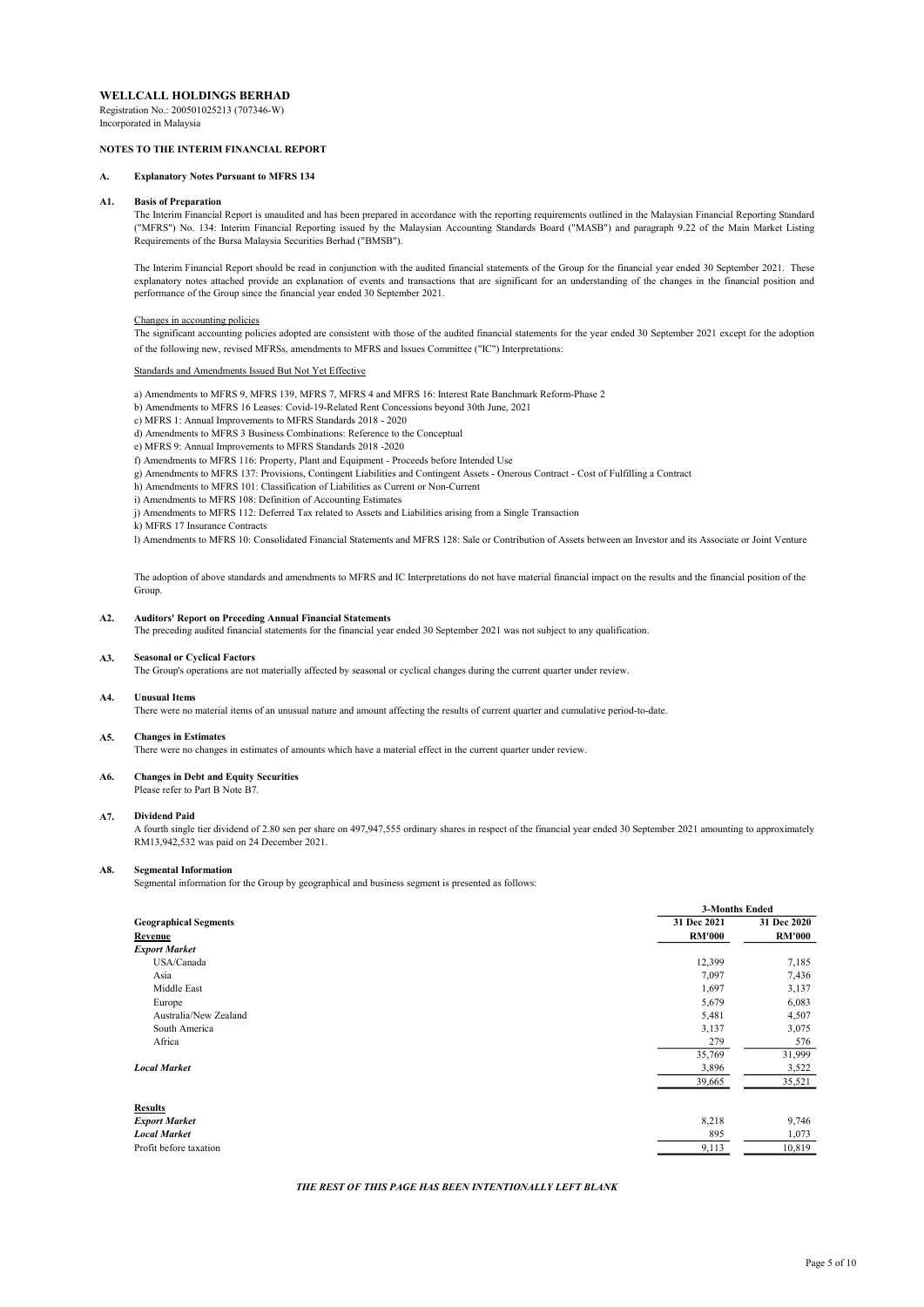Registration No.: 200501025213 (707346-W) Incorporated in Malaysia

### NOTES TO THE INTERIM FINANCIAL REPORT (Continued)

### A. Explanatory Notes Pursuant to MFRS 134 (Continued)

#### A9. Valuation of Property, Plant and Equipment

There were no revaluation of property, plant and equipment in the current quarter under review. The valuation of property, plant and equipment have been brought forward without amendments from the previous audited financial statements.

#### A10. Material Events Subsequent to the End of the Quarter

There were no material events between the end of the current quarter under review and the date of this report, which is likely and substantially affecting the results of current quarter and cumulative period-to-date, except as disclosed in Part B Note B9.

#### A11. Changes in Composition of the Group

There were no significant changes in the composition of the Group during the current quarter under review.

#### A12. Contingent Liabilities and Contingent Assets

There were no contingent liabilities or contingent assets since the last annual reporting date.

#### A13. Capital Commitment

There were no material capital commitments approved and contracted for capital expenditures as at the date of this report.

#### A14. Cash and Cash Equivalents

Cash and cash equivalents included in the Condensed Consolidated Statement of Cash Flows comprises of the following amounts:

|                                                 | As at         | As at         |
|-------------------------------------------------|---------------|---------------|
|                                                 | 31 Dec 2021   | 31 Dec 2020   |
|                                                 | <b>RM'000</b> | <b>RM'000</b> |
| Deposit with licensed banks                     | 9,650         | 19,750        |
| Cash and bank balances                          | 45,377        | 37,774        |
|                                                 | 55,027        | 57,524        |
| Deposit with licensed banks:                    |               |               |
| Islamic<br>(a)                                  | 8,650         | 18,750        |
| (b) Non-Islamic                                 | 1,000         | 1,000         |
|                                                 | 9,650         | 19,750        |
| Total cash (excluding Islamic instrument) ("A") | 32,582        | 25,222        |
| Total assets ("B")                              | 141,864       | 142,164       |
| $A/B$ (%)                                       | 23%           | 18%           |

### A15. Related Party Transactions

| Related party transactions with Global Rubber Industry (M) Sdn. Bhd. as follows:         | 3-Months Ended               |                              |
|------------------------------------------------------------------------------------------|------------------------------|------------------------------|
|                                                                                          | 31 Dec 2021<br><b>RM'000</b> | 31 Dec 2020<br><b>RM'000</b> |
| Sub-contract services for topping of nylon cord on hoses for Wellcall Hose (M) Sdn. Bhd. | 716                          | 70                           |

These transactions have been entered into in the normal course of business and have been estalished under negotiated terms.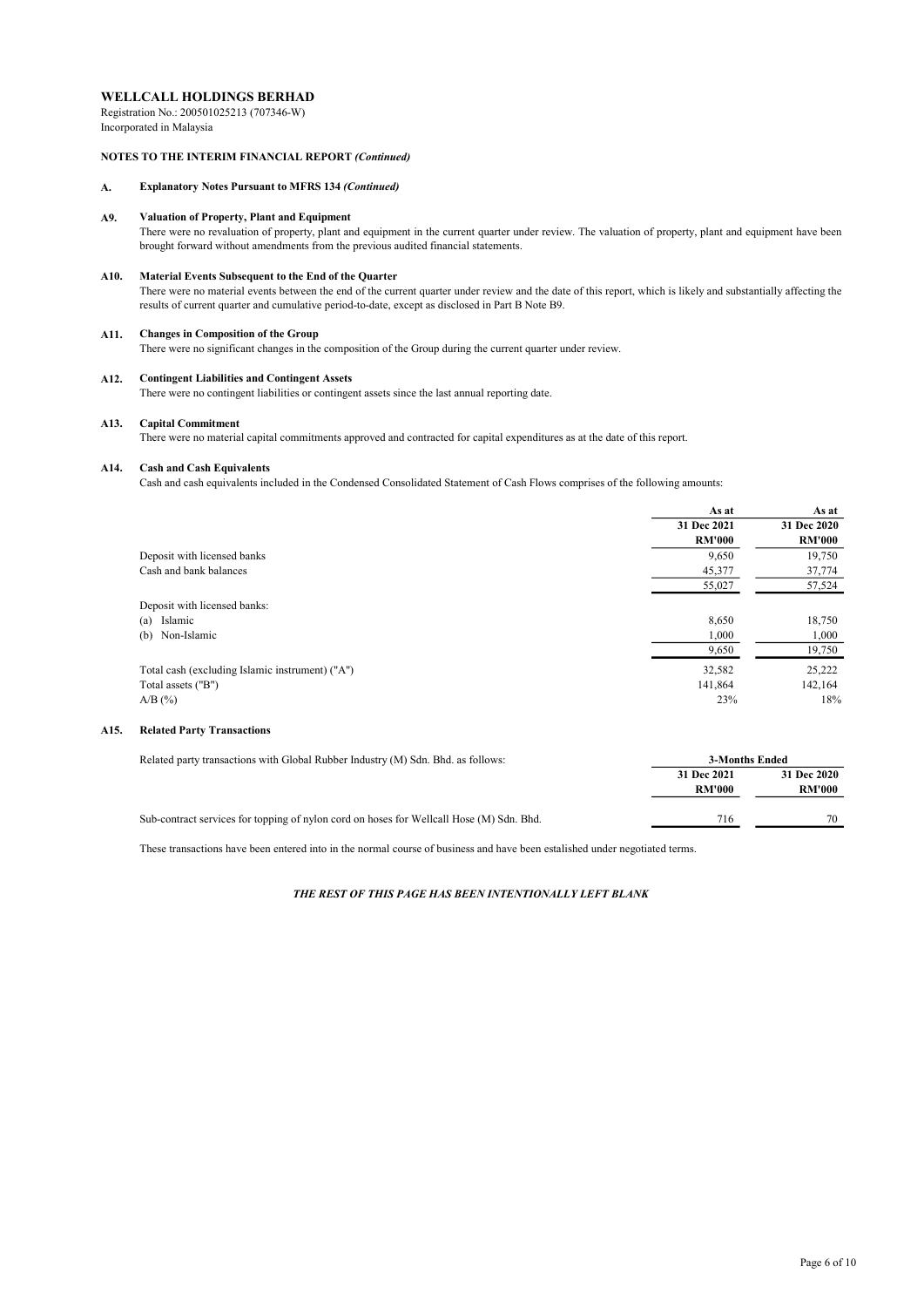Registration No.: 200501025213 (707346-W) Incorporated in Malaysia

### NOTES TO THE INTERIM FINANCIAL REPORT (Continued)

### B. Additional Information Required by the Bursa Malaysia Securities Berhad Listing Requirements

### B1.1. Analysis of Current Quarter Performance

|                                | <b>3-Months Ended</b> |               |               |               |
|--------------------------------|-----------------------|---------------|---------------|---------------|
|                                | 31 Dec 2021           | 31 Dec 2020   | Variance      |               |
|                                | <b>RM'000</b>         | <b>RM'000</b> | <b>RM'000</b> | $\frac{0}{0}$ |
| Revenue                        |                       |               |               |               |
| (a) Export                     | 35,769                | 31,999        | 3,770         | 12%           |
| (b) Local                      | 3,896                 | 3,522         | 374           | 11%           |
|                                | 39,665                | 35,521        | 4,144         | 12%           |
| Profit before taxation ("PBT") | 9,113                 | 10,819        | (1,706)       | $-16\%$       |

For the current quarter ended 31 December 2021, the Group recorded revenue of RM39.665 million, representing an increase of RM4.144 million or approximately 12% on a quarter to quarter basis. The export market and local market contributed approximately 90% and 10% respectively to the Group's revenue. The increase in revenue was mainly resulted from the Group efforts in strengthening the customer base through prompt deliveries and higher demand from the United States market.

The Group achieved PBT of RM9.113 million for the current quarter ended 31 December 2021, representing a decrease of 16% from RM10.819 million in the corresponding quarter. The decrease of PBT was mainly due to the global surge in freight cost coupled with higher cost of production mainly arising from constraint in shipping schedules and increase in raw material costs respectively.

### B1.2. Analysis of Cumulative Quarter Performance (Year-to-Date)

There is no comparative figure for the cumulative quarter performance (year-to-date) as this is the first interim financial report on the consolidated results for the first quarter ended 31 December 2021 announced by the Company in compliance with the Listing Requirements.

#### B2. Comparison with Previous Quarter Results

|                                | Current               | Preceeding    |               |               |
|--------------------------------|-----------------------|---------------|---------------|---------------|
|                                | <b>Ouarter</b>        | Ouarter       |               |               |
|                                | <b>3-Months Ended</b> |               |               |               |
|                                | 31 Dec 2021           | 30 Sep 2021   | Variance      |               |
|                                | <b>RM'000</b>         | <b>RM'000</b> | <b>RM'000</b> | $\frac{0}{0}$ |
| Revenue                        | 39,665                | 47,502        | (7, 837)      | $-16%$        |
| Profit before taxation ("PBT") | 9.113                 | 13,896        | (4,783)       | $-34%$        |

The Group recorded a decrease in revenue to RM39.665 million for the current quarter ended 31 December 2021 as compared to RM47.502 million recorded in preceeding quarter last year, representing a decrease of RM7.837 million or approximately 16% mainly resulted from rescheduling of deliveries as required by customers resulting from high freight costs.

The Group achieved a lower PBT of RM9.113 million for the current quarter ended 31 December 2021 as compared to RM13.896 million recorded in the preceeding quarter ended 30 September 2021, representing a decrease of RM4.783 million or approximately 34% mainly due to lower revenue.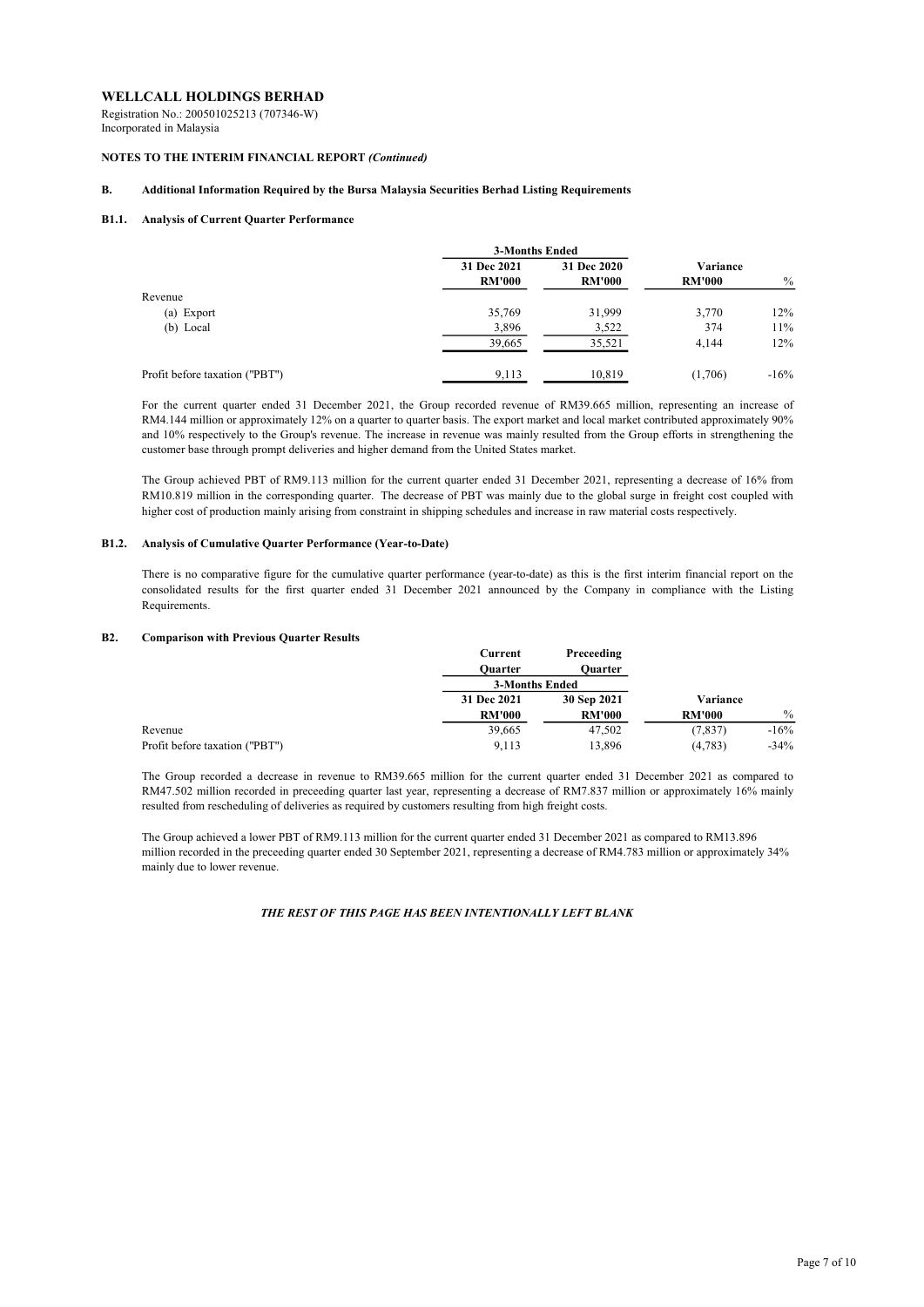Registration No.: 200501025213 (707346-W) Incorporated in Malaysia

### NOTES TO THE INTERIM FINANCIAL REPORT (Continued)

### B. Additional Information Required by the Bursa Malaysia Securities Berhad Listing Requirements (Continued)

#### B3. Prospect

The Board believes that the Group's prospect would remain positive despite with the continuous spread of Omicron variant which leads to the uncertainty of global economic recovery, volatility in supply and demand of raw materials mechanism coupled with escalating freight costs. In view of the virus is mutating from time to time, the Group continues to practice strict Standard Operating Procedures ("SOP") in order to minimize the fast spread of the virus as well as to ensure the safety of our employees, suppliers, customers and business associates. Nevertheless, the Group remains resilient and able to sustain its market share and positioning in this challenging sentiment that inherent with fluctuation of supply chain mechanism especially high freight and raw material costs during this pandemic environment.

Barring the uncertainty attributable by the impact from the pandemic, the Board foresees that the future prospects of the Group will remain satisfactory positive especially with the continuous demand from our satisfied customers.

#### B4. Board of Directors Statement on Internal Targets

The Group did not announce or disclose any profit forecast, projection or internal management target in any public document.

#### **B5.** Profit Forecast and Profit Guarantee

The Group did not announce or disclose any profit forecast or profit guarantee in a public document.

#### B6. Tax Expense

|              | <b>Individual Quarter</b><br>3-Months Ended |                              | <b>Cumulative Quarter</b><br>3-Months Ended |                              |
|--------------|---------------------------------------------|------------------------------|---------------------------------------------|------------------------------|
|              | 31 Dec 2021<br><b>RM'000</b>                | 31 Dec 2020<br><b>RM'000</b> | 31 Dec 2021<br><b>RM'000</b>                | 31 Dec 2020<br><b>RM'000</b> |
| Income tax   | 2,403                                       | 2,917                        | 2,403                                       | 2,917                        |
| Deferred tax | (236)                                       | (328)                        | (236)                                       | (328)                        |
|              | 2,167                                       | 2,589                        | 2.167                                       | 2,589                        |

The deferred tax liabilities arose from accelerated capital allowances over depreciation plant and machineries.

#### **B7.** Group Borrowings

There were no group borrowings in the current quarter under review.

#### **B8.** Profit Before Taxation

|                                                                 | <b>Individual Quarter</b> |                          | <b>Cumulative Quarter</b> |               |
|-----------------------------------------------------------------|---------------------------|--------------------------|---------------------------|---------------|
|                                                                 | 3-Months Ended            |                          | 3-Months Ended            |               |
|                                                                 | 31 Dec 2021               | 31 Dec 2020              | 31 Dec 2021               | 31 Dec 2020   |
|                                                                 | <b>RM'000</b>             | <b>RM'000</b>            | <b>RM'000</b>             | <b>RM'000</b> |
| Profit for the period is arrived at after charging/(crediting): |                           |                          |                           |               |
| Interest income<br>(a)                                          | (120)                     | (125)                    | (120)                     | (125)         |
| (b) Rental income                                               | (60)                      | (55)                     | (60)                      | (55)          |
| (c) Depreciation of investment property                         | 37                        | 25                       | 37                        | 25            |
| (d) Depreciation of property, plant and equipment               | 1,253                     | 1,391                    | 1.253                     | 1,391         |
| (e) Unrealized loss on foreign exchange                         | 102                       | 435                      | 102                       | 435           |
| Realized gain on foreign exchange<br>(f)                        | (344)                     | (161)                    | (344)                     | (161)         |
| (g) Gain on disposal of property, plant and equipment           | (20)                      | $\overline{\phantom{0}}$ | (20)                      |               |

Save as disclosed above and in the Condensed Consolidated Statement of Profit or Loss and Other Comprehensive Income, the other items under Appendix 9B, Part A (16) of the Bursa Listing Requirements are not applicable.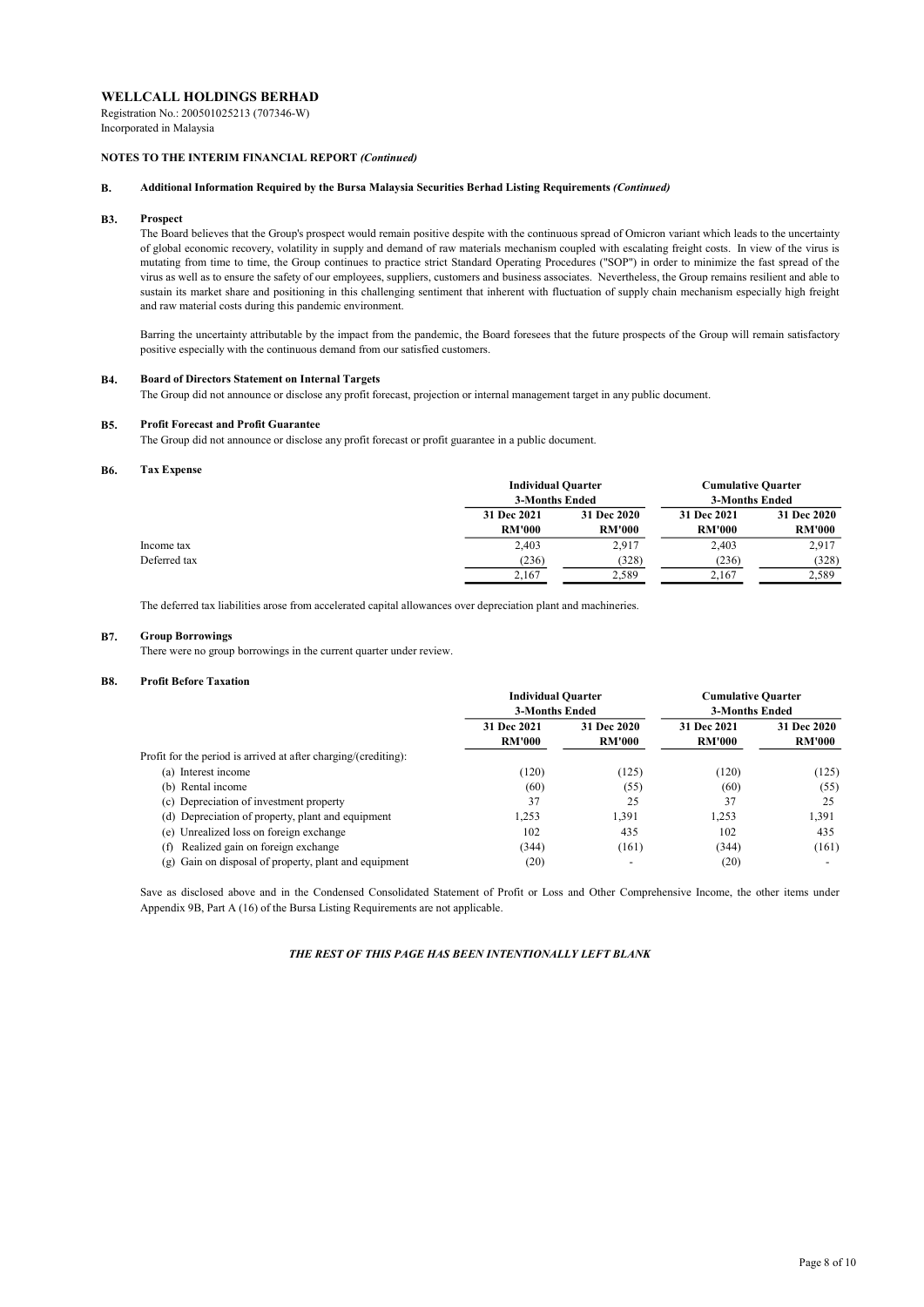Registration No.: 200501025213 (707346-W) Incorporated in Malaysia

### NOTES TO THE INTERIM FINANCIAL REPORT (Continued)

### B. Additional Information Required by the Bursa Malaysia Securities Berhad Listing Requirements (Continued)

#### B9. Dividends

The Board of Directors have recommended a first single tier dividend of 1.40 sen per share amounting to approximately RM6,971,266 in respect of financial year ending 30 September 2022. The entitlement date and payment date for the said dividend shall be on 9 March 2022 and 25 March 2022 respectively.

During the previous corresponding period, the Company declared a first single tier dividend of 1.40 sen per share for the financial year ended 30 September 2021 amounted to RM6,971,266.

The total dividend payable by the Company in respect of the financial year ending 30 September 2022 is 1.40 sen per share represented by a total amount of approximately RM6,971,266.

### Records of Dividends

|                                                       | Dividend  | Total       |               |
|-------------------------------------------------------|-----------|-------------|---------------|
| Financial Year                                        | Per Share | Dividend    | <b>Status</b> |
|                                                       | Sen       | RM          |               |
| 2022 (1st single tier dividend)                       | 1.40      | 6,971,266   | Payable       |
| Total dividend payable for the current financial year | 1.40      | 6,971,266   |               |
| $2021$ *                                              | 7.00      | 34,856,330  | Paid          |
| $2020$ *                                              | 4.95      | 24,648,404  | Paid          |
| $2019$ *                                              | 5.65      | 28,134,038  | Paid          |
| $2018$ *                                              | 5.45      | 27,138,145  | Paid          |
| $2017$ *                                              | 6.17      | 30,706,773  | Paid          |
| $2016$ *                                              | 6.13      | 30,540,785  | Paid          |
| $2015$ *                                              | 6.13      | 30,540,785  | Paid          |
| $2014$ *                                              | 5.53      | 27,541,099  | Paid          |
| $2013$ *                                              | 4.79      | 23,872,684  | Paid          |
| $2012$ *                                              | 4.26      | 21,203,464  | Paid          |
| $2011$ *                                              | 3.19      | 15,867,047  | Paid          |
| $2010$ *                                              | 2.91      | 14,500,860  | Paid          |
| $2009$ *                                              | 2.89      | 14,372,251  | Paid          |
| $2008$ *                                              | 2.24      | 11,162,210  | Paid          |
| $2007$ *                                              | 1.62      | 8,055,482   | Paid          |
| $2006$ *                                              | 0.60      | 3,000,300   | Paid          |
| Total dividend paid from financial year 2006 to 2021  |           | 346,140,657 |               |

\* Adjusted to reflect the share split of every two (2) ordinary shares in WHB into three (3) ordinary shares in WHB held in WHB ("Subdivided Shares"). The subdivided shares was completed on 14 September 2017.

### B10. Material Litigation

The Group was not engaged in any material litigation or arbitration, either as plaintiff or defendant, which has a material effect on the financial position of the Group and the Board does not know of any proceedings pending or threatened, or of any fact likely to give rise to any proceedings, which might materially and adversely affect the position or business of the Group.